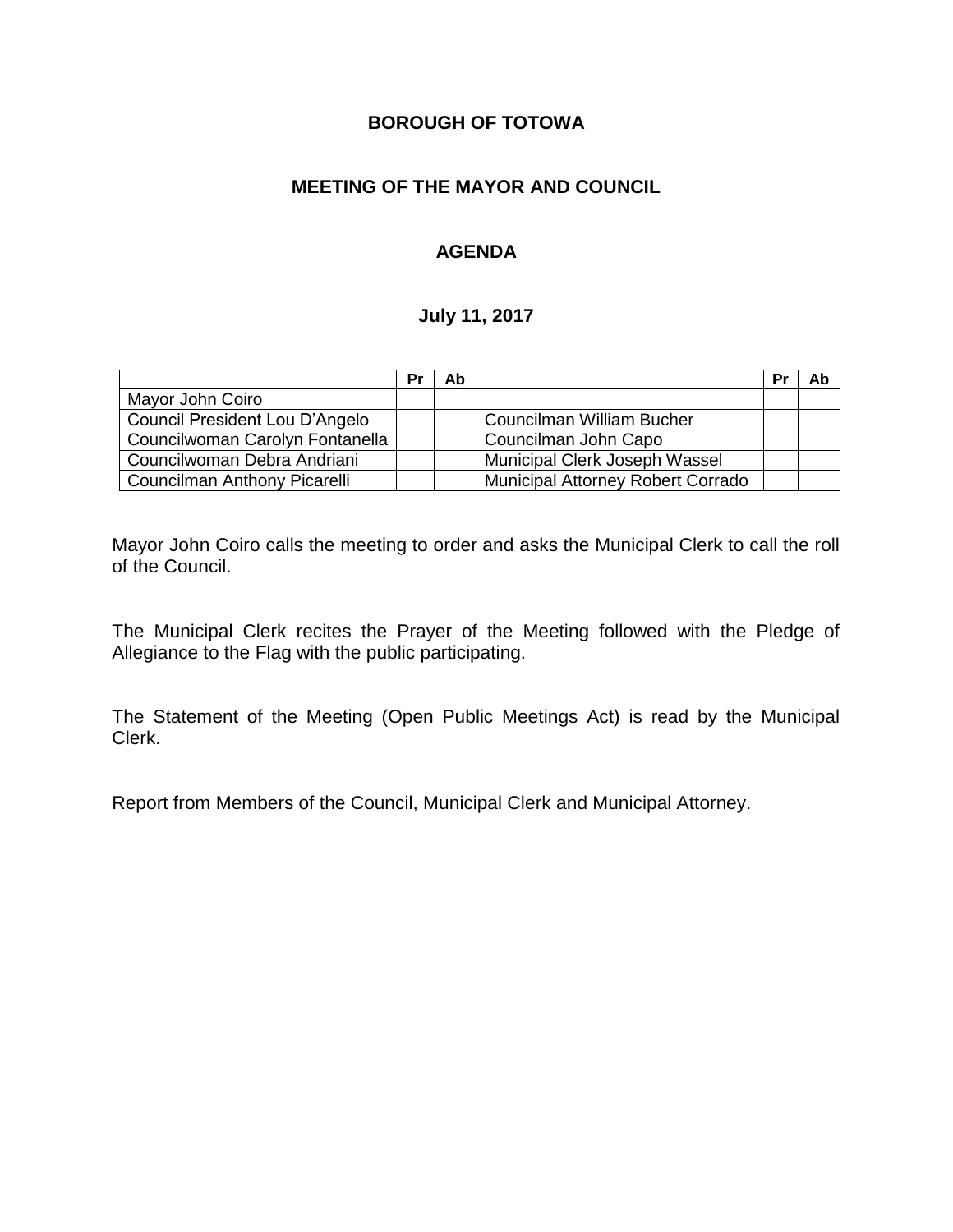Minutes of the Mayor and Council for the meeting of June 27, 2017.

# **COMMITTEE ON FINANCE: PICARELLI, D'ANGELO, FONTANELLA.**

Resolution No. 2017-15 for the payment of bills.

Resolution authorizing the Treasurer to issue refunds to various property owners pursuant to State Tax Court judgments.

Resolution Authorizing Settlement Of The 2013, 2014, 2015, 2016, And 2017 Tax Appeals Entitled Abill Realty Corp. V. Borough Of Totowa.

Payment of the 3<sup>rd</sup> Quarter 2017 Budget Allotment to the Borough of Totowa Public Library in the amount of \$178,154.00.

Resolution Authorizing Professional Engineering Services For The Revisions To Borough Of Totowa Tax Maps.

### **COMMITTEE ON PUBLIC SAFETY: D'ANGELO, FONTANELLA, BUCHER.**

Retirement letter from Police Captain Mark R. Aue, Sr., effective August 1, 2017.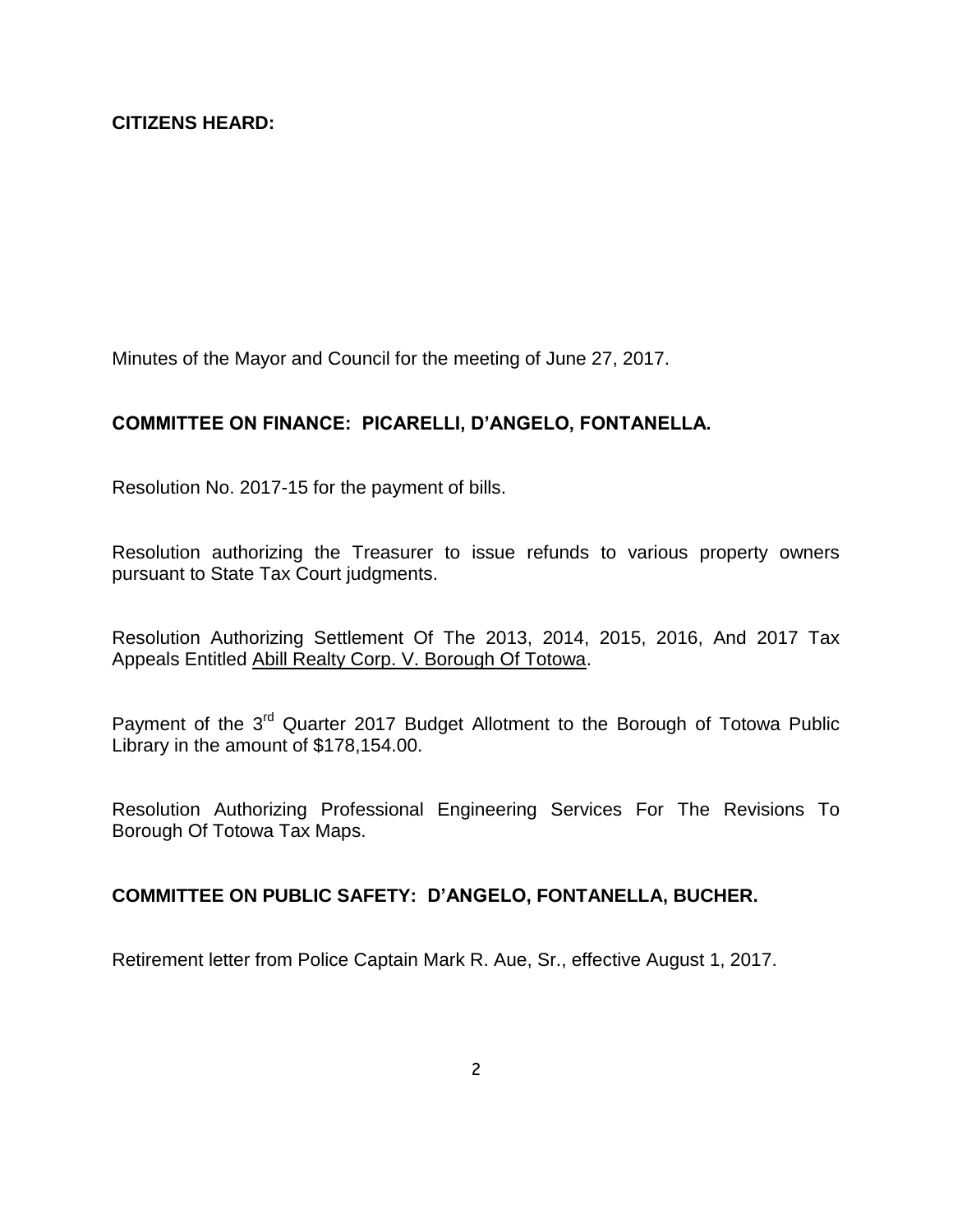Recommendation of the Committee to assign an Officer to the Borough of Totowa Police Department Detective Bureau.

Appointment by the Mayor.

Confirm the appointment.

Recommendation of the Committee to appoint a Patrol Officer to the Borough of Totowa Police Department.

Appointment by the Mayor.

Confirm the appointment.

Resolution Authorizing The Purchase And Delivery Of Rescue Tools For The Borough Of Totowa Fire Department.

Letter from Volunteer Fire Company No. 1 requesting permission to attend a Wetdown at Pompton Falls Fire Company No. 3 in Wayne on September 9, 2017.

### **COMMITTEE ON PUBLIC WORKS: BUCHER, CAPO, PICARELLI.**

Resolution Authorizing Professional Engineering Services For The New Jersey Department Of Environmental Protection Freshwater Wetlands Permit, 40 Vreeland Avenue.

#### **COMMITTEE ON ENG. & PUB. PROPERTY: FONTANELLA, ANDRIANI, D'ANGELO.**

Resolution Authorizing Professional Engineering Services For The Design Of The Sanitary Sewer Main Rehabilitation – Phases V & VI.